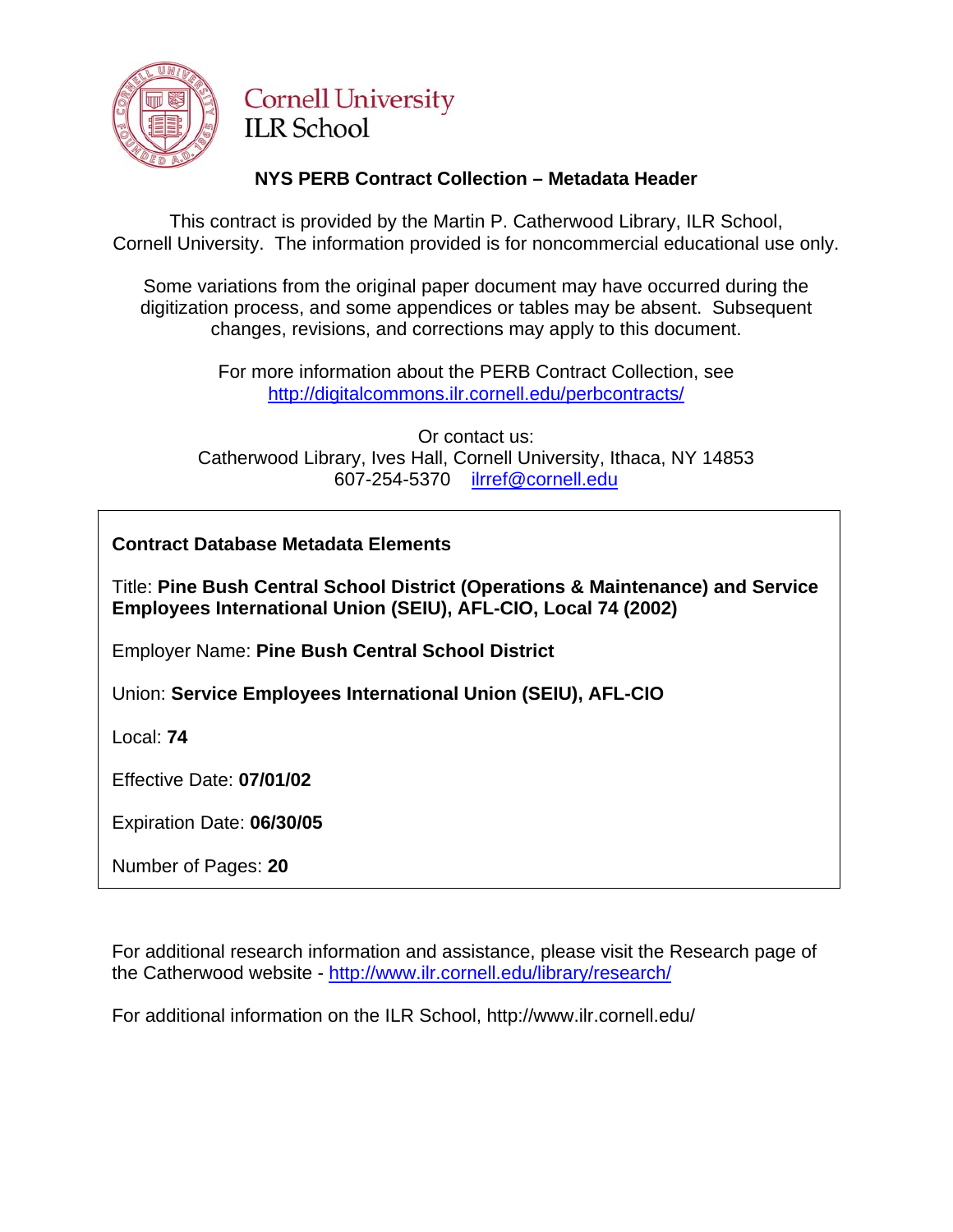# $\mathbf{S}$  5944\_063020

.~

(

.,

, Pine Bush Central School District And Seiu Local 74 (Operations And Maintenance)

 $\sqrt{2}$ 

 $S\mathcal{D}$  $\mathcal{C}$ 

# TERMS AND CONDITIONS

### of

## EMPLOYMENT

# Between The

## Pine Bush Central School District

and

# LOCAL UNION 74

## Service Employees International Union, AFL-CIO

*(Operations and Maintenance)*

July 1, 2002 - June 30, 2005

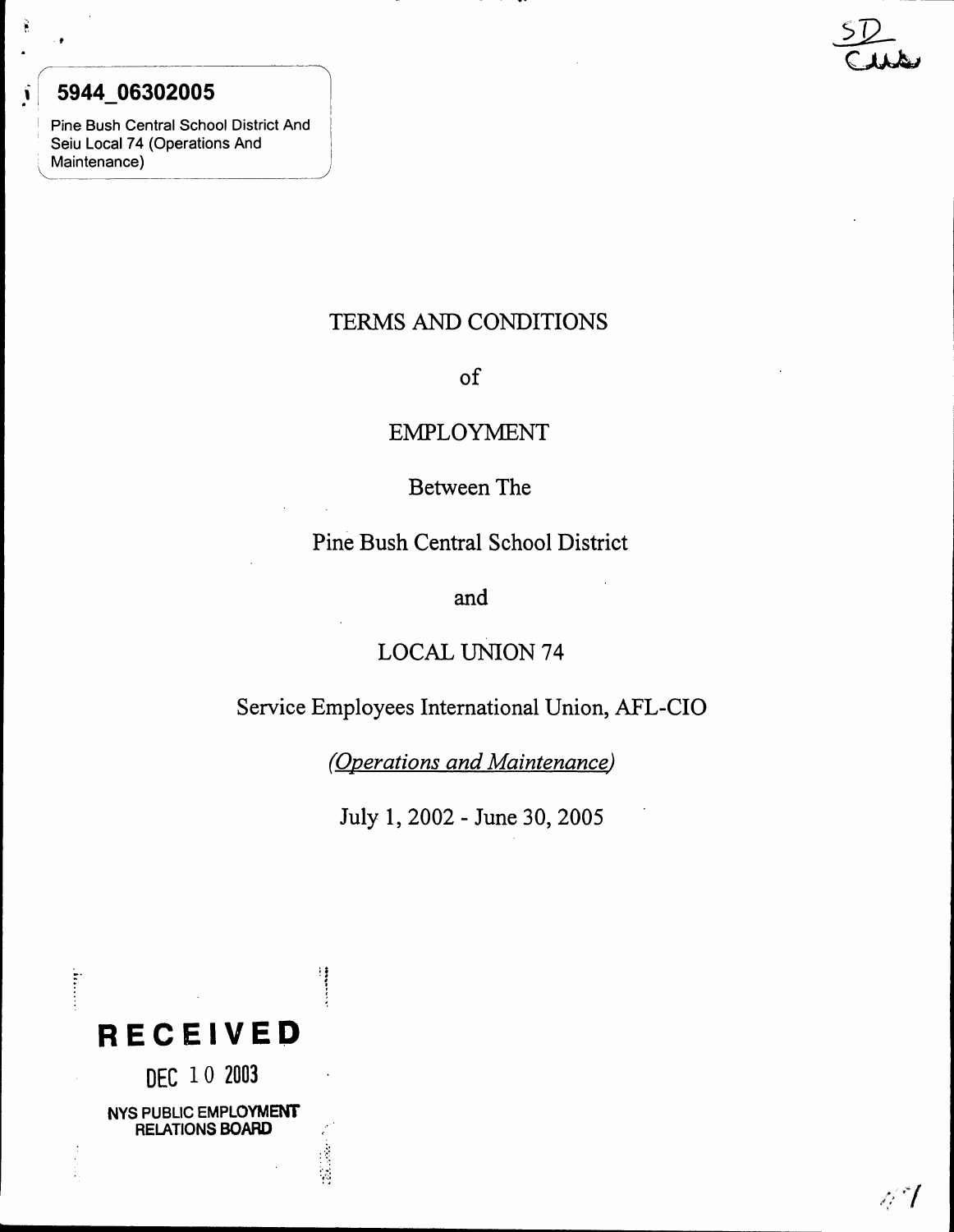# *TABLE OF CONTENTS*

,

 $\bar{z}$  $\lambda$ 

j

 $\Delta$ 

 $\ddot{\phantom{a}}$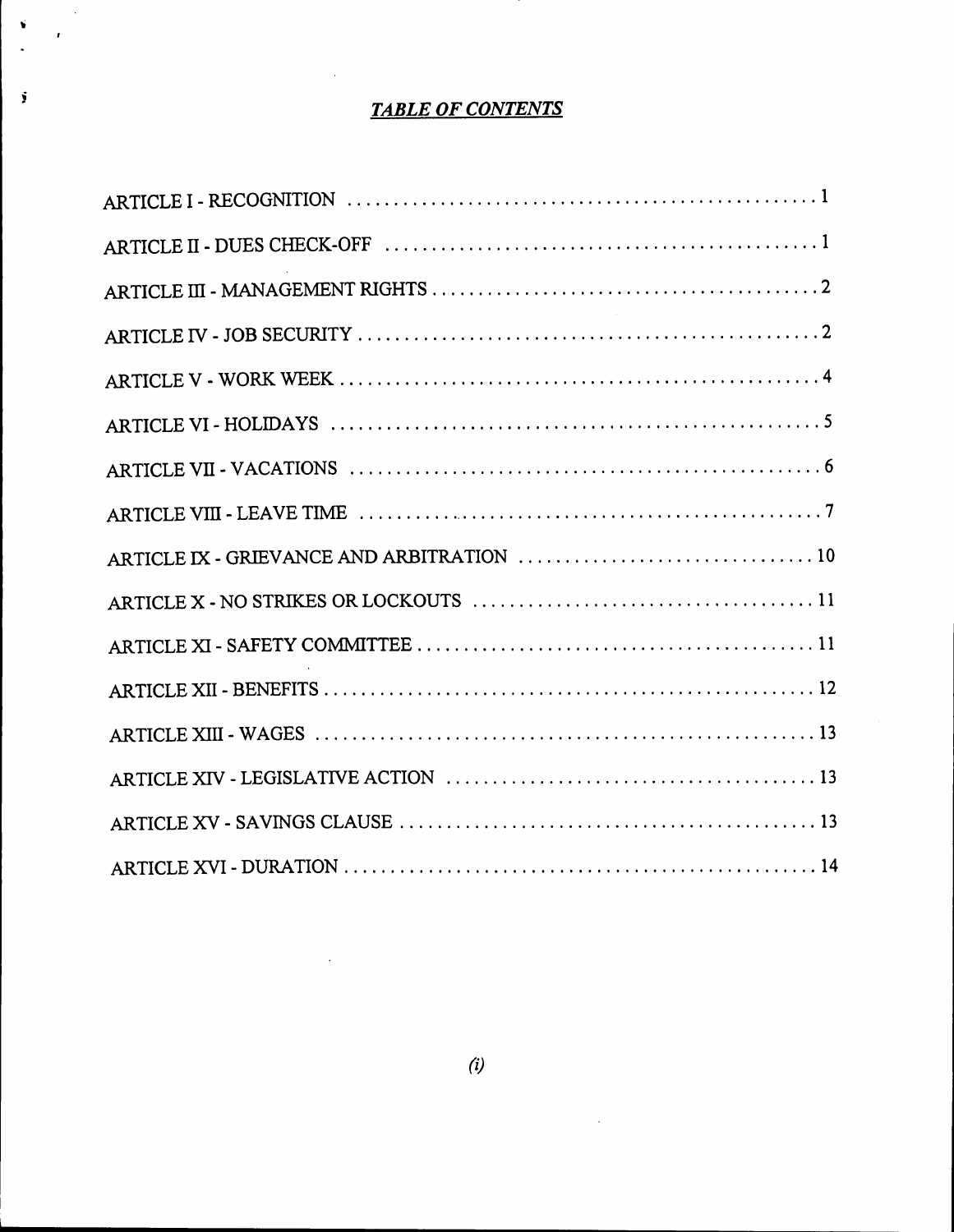#### Collective Bargaining Agreement

,

#### Operations/Maintenance

Agreement effective July 1, 2002 by and between the Pine Bush Central School District, hereinafter referred to asthe "District" and Local 74, of the Service Employees International Union, AFL-CIO, hereinafter referred to as "Local 74".

WITNESSETH, in consideration of the mutual promises hereinafter contained, the parties hereto agree as follows:

#### **ARTICLE** <sup>I</sup> -**RECOGNITION**

The District hereby recognizes Local 74 as the exclusive bargaining representative for all custodians, custodian workers, and maintenance workers, part-time or full-time.

#### **ARTICLE II - DUES CHECK-OFF**

1. The District will, on or before the tenth  $(10<sup>th</sup>)$  day and on or before the twenty-fifth  $(25<sup>th</sup>)$  day each month during which this Agreement is in effect, deduct from the wages of each employee from whom it receives a written authorization form, and will continue to make such deduction while such written authorization remains in effect, the uniform dues for the current onemonth period. Dues deductions shall be submitted to Local 74 on or before the tenth  $(10<sup>th</sup>)$  day of every month during the life of the Agreement.

2. The right to fix other amounts as uniform dues and initiation fee is specifically reserved by Local 74, and shall be promptly acted upon by the District upon due written notice to the District.

3. When new employees are employed, and they join Local 74, the District will deduct the uniform initiation fee set by Local 74.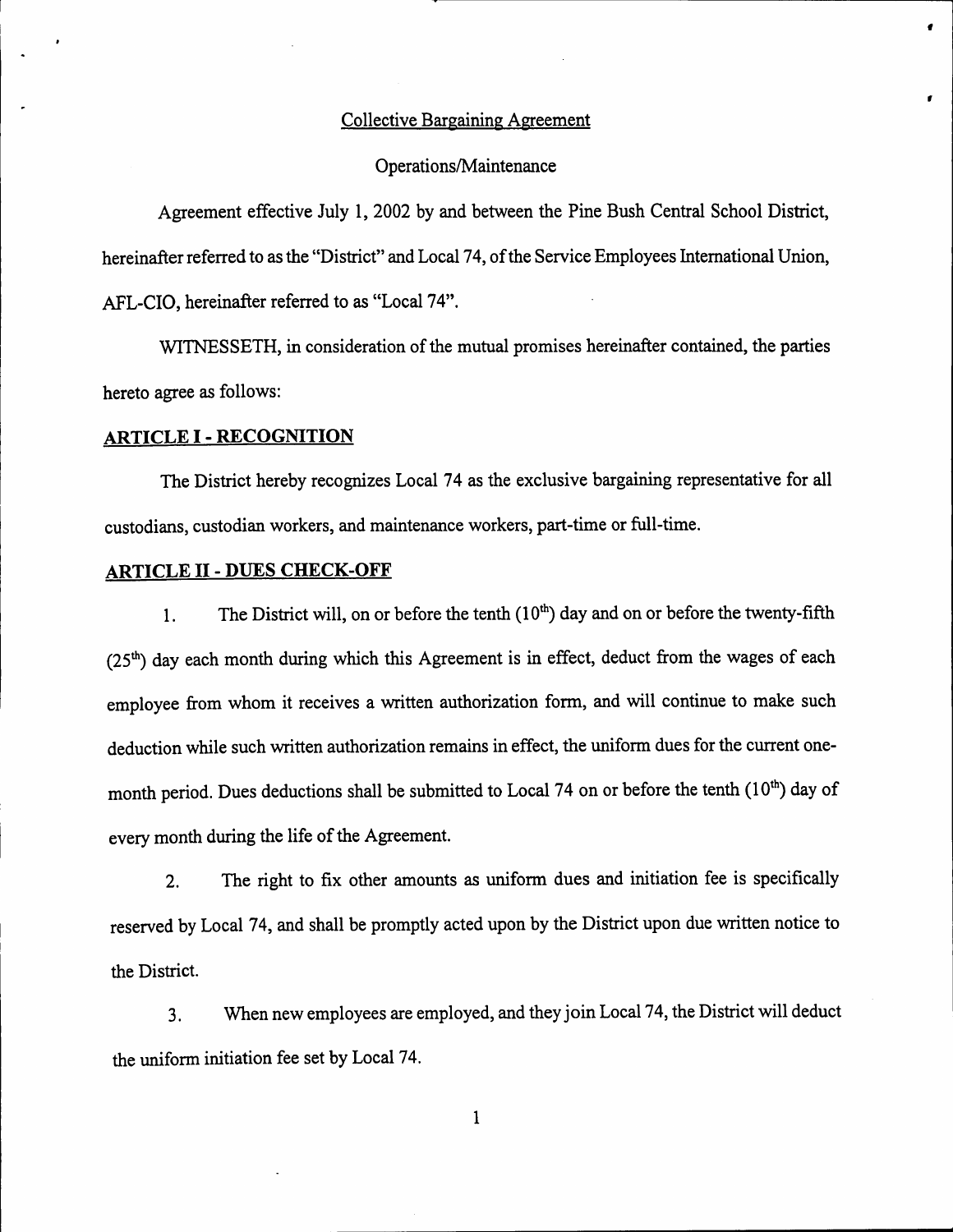4. The District shall deduct contributions to SEIU Committee on Political Education (COPE) from the wages of each employee from whom it receives a written authorization form.

5. The District will hold such sums deducted from its employees and transmit them promptly to Local 74. The District will not make any charges for deducting or remitting such sums so deducted and collected.

6. All employees who do not acquire or maintain membership in good standing as a condition of employment beginning on or before the  $30<sup>th</sup>$  day after initial employment shall have an agency fee deducted by the District to defray the administration of this Agreement and the representation of such employees. Any such agency fee deduction shall be in strict conformance with requirements of Civil Service Law. The service charge shall be in the same amount and be payable at the same time as the Union's regular dues [see Civil Service Law 201(2)(b)].

#### ARTICLE III - MANAGEMENT RIGHTS

 $\ddot{\bullet}$ 

1. The District reserves all rights to implement, publish, and enforce, all rules, regulations, policies, and procedures not in conflict with the expressed terms and conditions of this Agreement.

2. Prior to changing any existing rights, reserved to the District by this clause, the District agrees to first explain them to the Shop Steward.

#### ARTICLE IV - JOB SECURITY

1. For employees hired prior to July 1, 2002, there will be a six-month probationary period. Employees hired on or after July 1, 2002 shall serve a one (1) year probationary period. Probationary employees may be terminated at the discretion of the District. Employees employed for a period of greater than the applicable probationary period may not be discharged except for good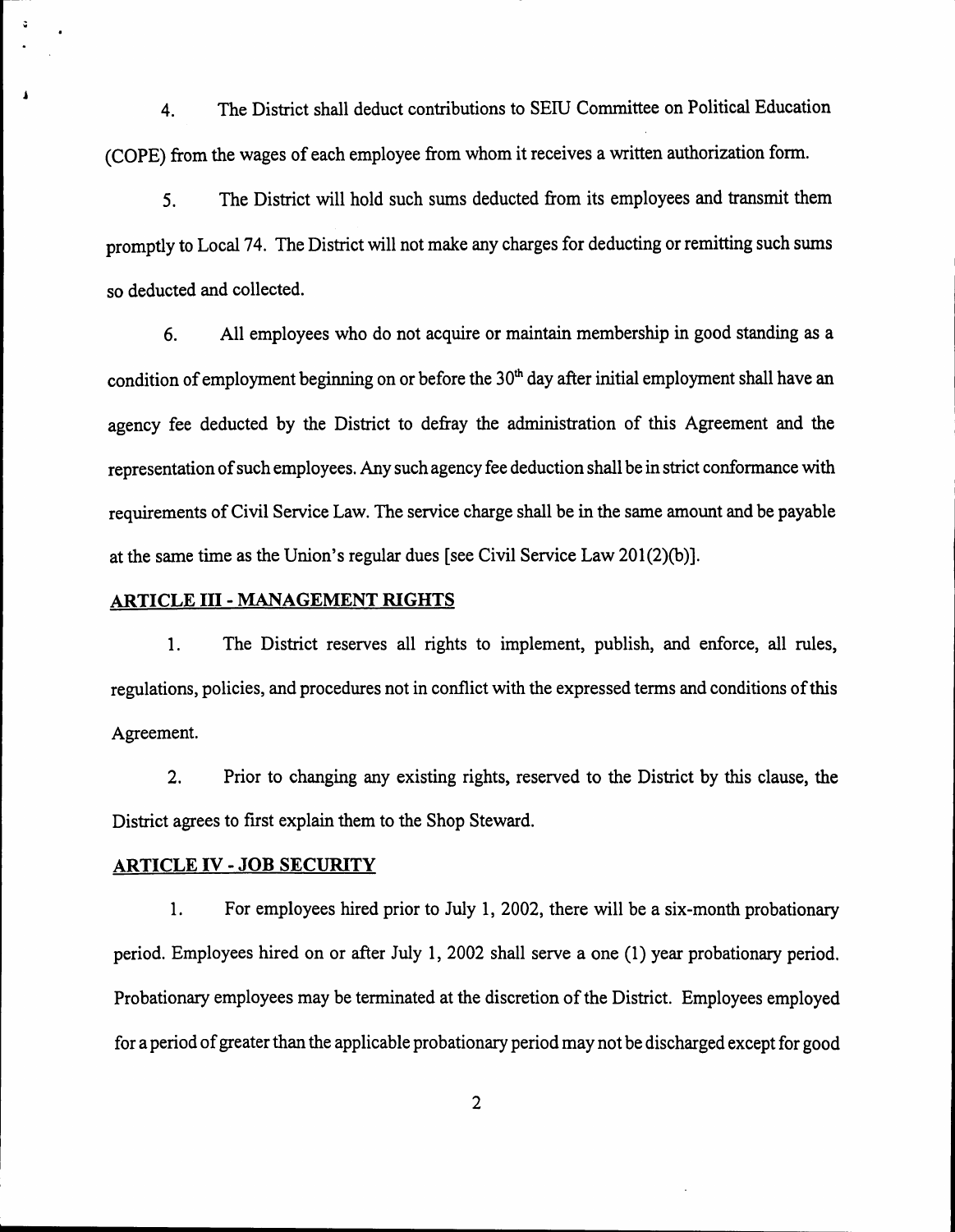cause. Any dispute concerning the discharge of any employee who has successfully completed probation will be settled pursuant to the grievance procedure herein. In the event an employee is a target of a disciplinary investigation, the District shall afford the employee the right to have a union representative present at the target meeting.

*61*

2. On an annual basis, the District and the Union shall confer for the purpose of developing a seniority list. This list shall be signed by both parties. The parties' signatures shall reflect the parties' agreement with the list. Seniority will be a consideration in cases of transfer and appointment to new positions. Part-time employees shall not accrue seniority. Except in cases of emergency situation, the Local 74 shop steward will be advised of all new positions and/or planned transfers five (5) working days in advance of such actions. The shop steward will be responsible for the notification to the employee.

3. The District shall provide the Union with written notice of any vacancy, said notice shall specify the beginning date of the vacancy. All vacant positions will be filled by the District by permanent (probationary) employees within ninety (90) days of said vacancy. However, the District has no obligation to fill vacancies for positions which were newly created after June 30, 1999.

4(a). In the event of reduction in force, employees will be laid off in reverse order of seniority, and given two weeks' notice of termination. Part-time employees shall be the first employee laid off. Employees who are laid off will be subject to recall for a period of one year. Employees will be recalled in reverse order of layoff.

4(b) There will be no reduction in force below 45 employees, i.e., the number of employees on the payroll as of June 30, 1999, unless there is a reduction in the area (square footage) to be cleaned and maintained.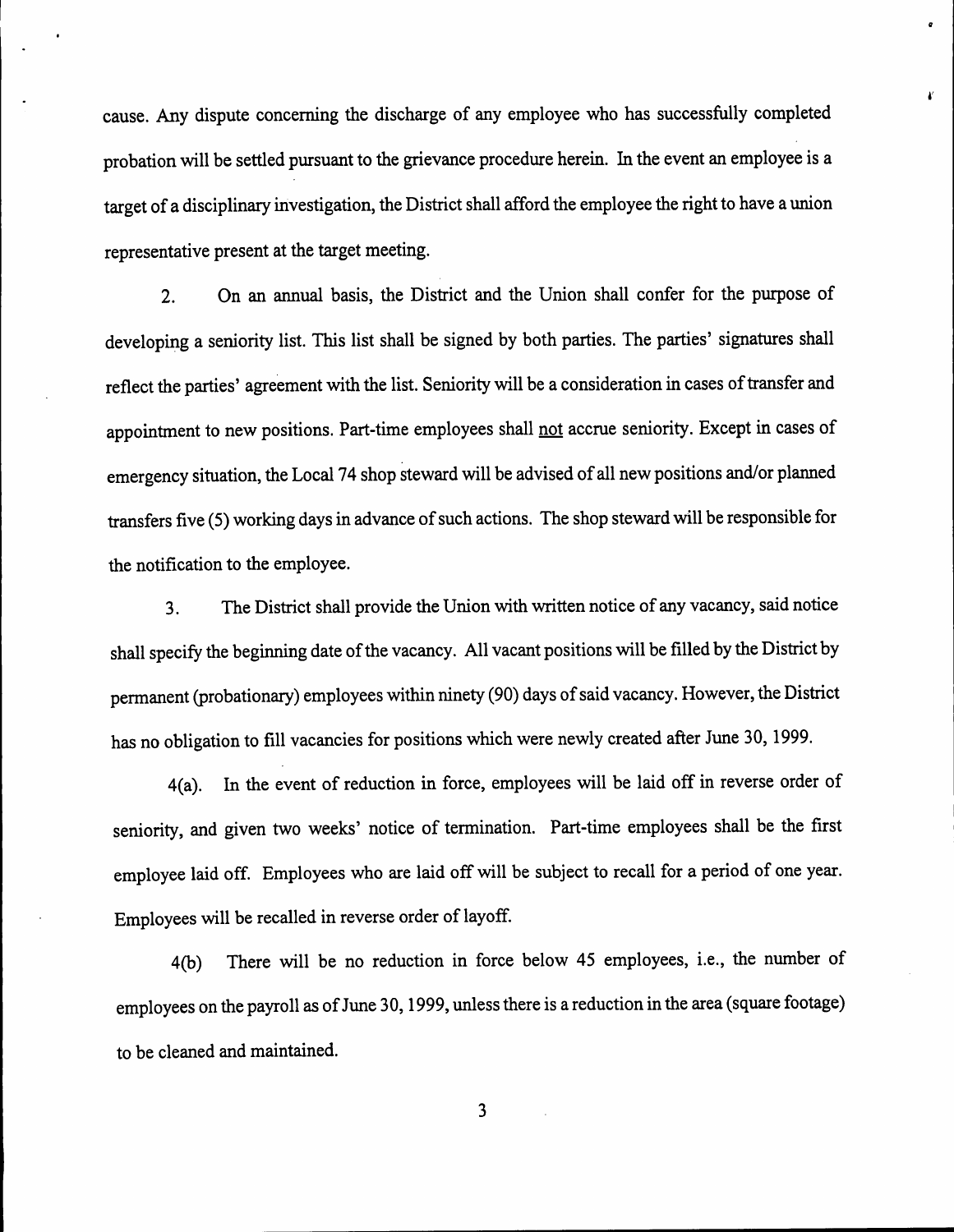5. Local 74 representatives will have the right to visit employees, on the job, provided that work is not interfered with, and provided that such representative(s) obtain permission from the District office.

#### ARTICLE V - WORK WEEK

Ii .

 $\ddot{\phantom{a}}$ 

1. The normal work week will consist of five 8 hour days, Monday through Friday.

2. Provided that there is adequate coverage at all times, the District may adjust hours and time schedules so that the ten hour provision of this contract will be in effect as an all year option. Forty hour work week defined herein may be maintained in a manner to provide for four 10 hour days per week. Members of the unit may request in writing to be granted the four ten hour days per week schedule. Such requests must be submitted to the Assistant Superintendent of Support Services.

3. Each eight or ten hour day will include a thirty (30) minute lunch period, and two 15 minute coffee breaks. All employees will be advised in writing by the District concerning the proper time periods for lunch and coffee breaks.

4. All work performed beyond forty (40) hours per week, or eight (8) hours per day, will be paid at the rate of time and one-half  $(1 \frac{1}{2})$ , except when the District exercises its rights under Paragraph 2 of this article, in which case time and one half will be paid after forty (40) hours in a week, or after ten (10) hours in a day. All overtime work must receive prior approval from the employee's immediate supervisor.

5. All work perfonned on a Saturday, a Sunday or on a holiday when the District is not in session, will be paid at the rate of time and one half. Holidays are defined in Article VI of this Agreement. Saturday overtime will be paid at time and one half for custodians assigned to work on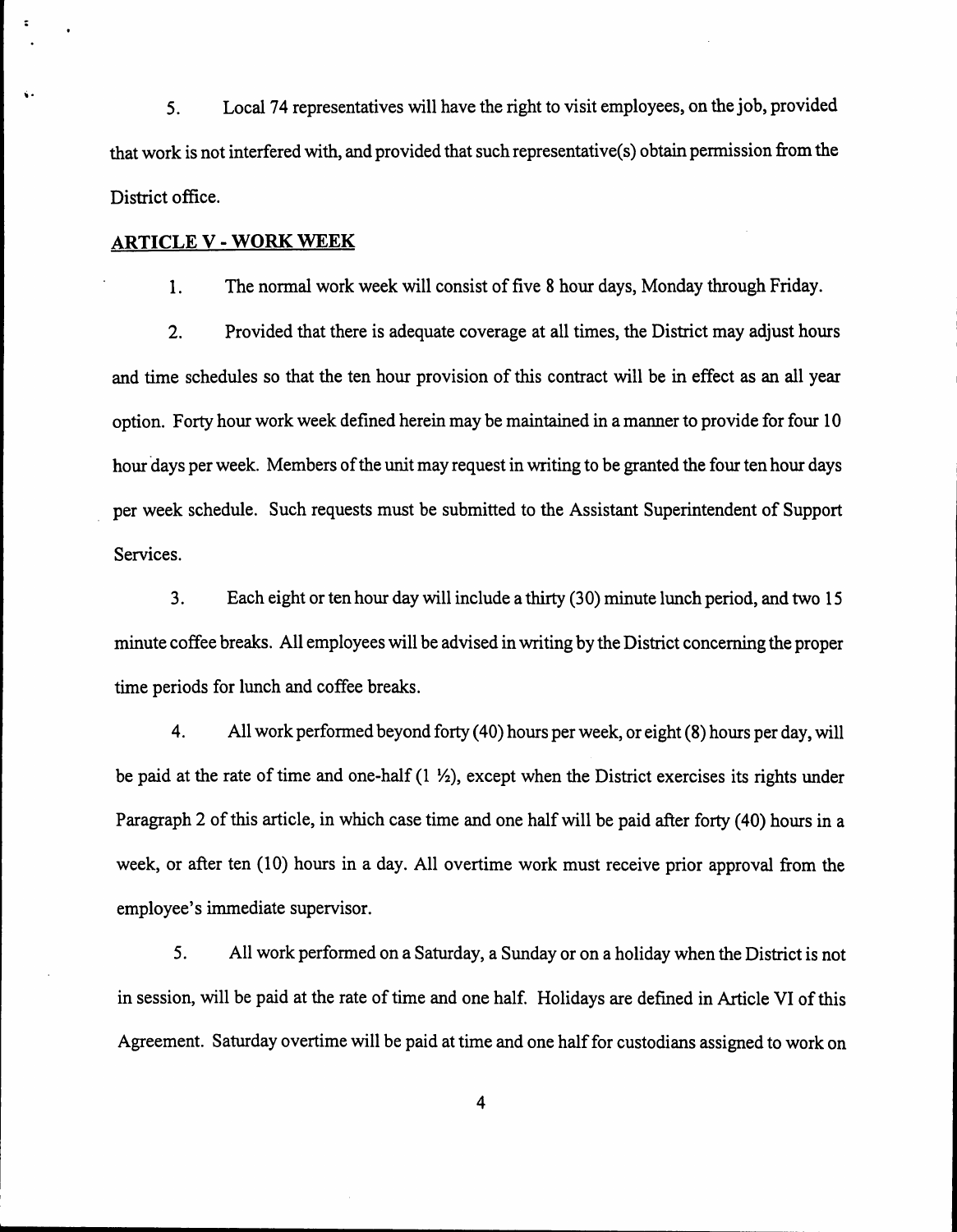Saturdays in the buildings to which they are regularly assigned. Sunday overtime and Holiday (when the District is not in session), overtime will be paid at the rate of double time if the facilities are opened to accommodate use by an outside organization which is not affiliated with the Pine Bush School District. Hours of work will be determined by management.

,

6(a). Any employee who is called in to work, or is otherwise required to work, will be guaranteed a minimum of three hours pay, at one and one half times the regular hourly rate of pay, when such work does not coincide with the regular work day and hours. However, if the employee is called in within four hours of the normal starting time, such employee will be paid at the rate of . time and one half UNTIL the normal starting time.

6(b). The exception to the provisions of this paragraph are "alarm calls", which will be paid at a rate of one and one half of the regular hourly rate on a portal-to-portal basis, plus mileage.

6(c). The rate of reimbursement of mileage will be determined annually by the Board of Education at the Annual Re-Organization Meeting.

7. Overtime work will be assigned to employees within the job classification needed, on a rotating basis, with preference going to the employee in the building who has worked the least amount of overtime since the preceding July 1st.

8. If a holiday, as defined in this Agreement, should fall during an employee vacation period, or on a Saturday or Sunday, the employee shall receive an additional day off in lieu of such holiday.

### ARTICLE VI - HOLIDAYS

1. Fifteen paid legal holidays are listed herein, and will be in force for the duration of this Agreement. If the District is closed on Rosh Hashanah and/or Yom Kippur, such days will also be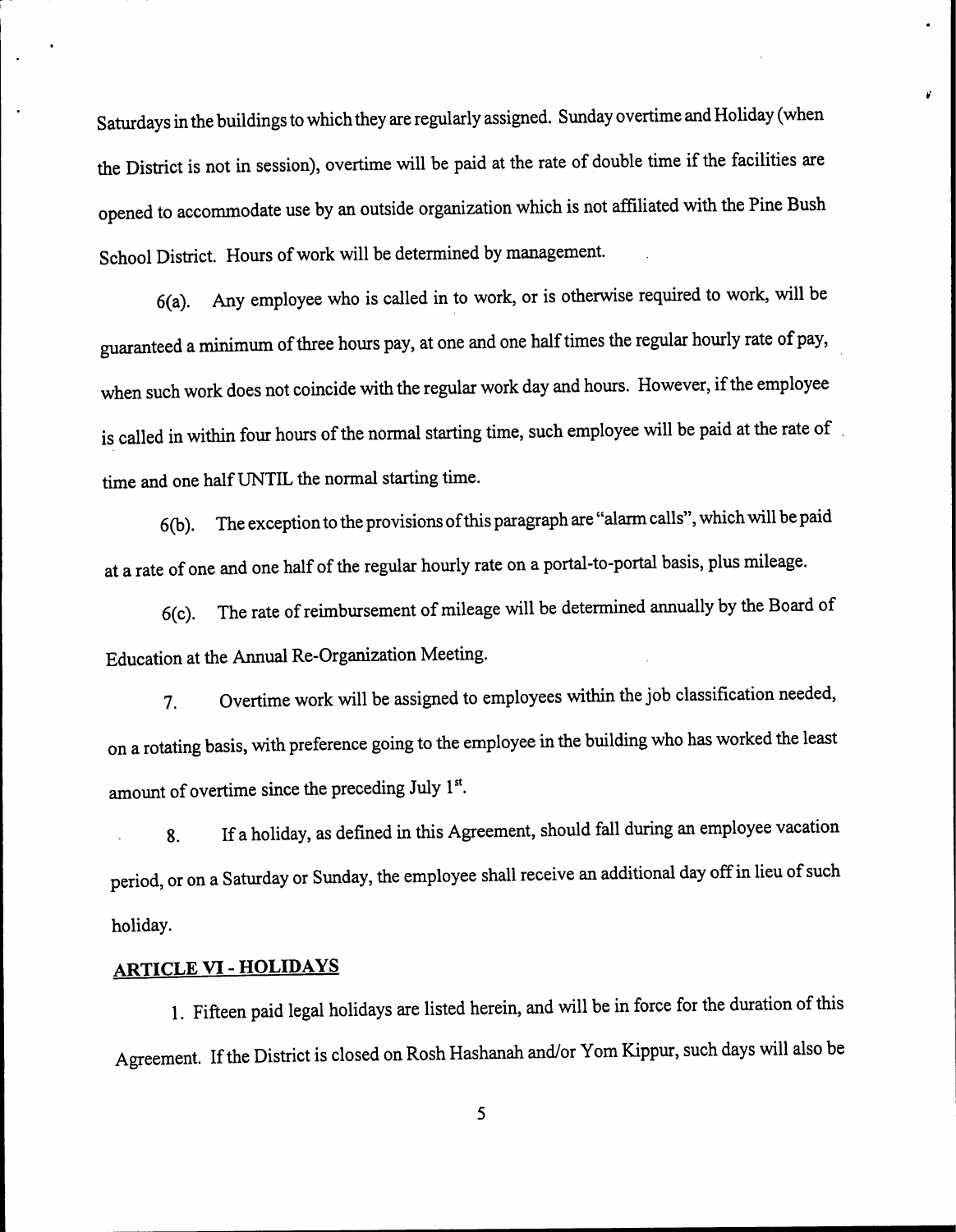given as contract holidays.

 $\ddot{\bullet}$ 

| 1. | July 4 <sup>th</sup>          | 8.  | New Year's Day                    |
|----|-------------------------------|-----|-----------------------------------|
| 2. | Labor Day                     | 9.  | The day preceding New Years'      |
| 3. | Columbus Day                  | 10. | Martin Luther King Jr.'s Birthday |
| 4. | Thanksgiving                  | 11. | Lincoln's Birthday                |
| 5. | Friday following Thanksgiving | 12. | Washington's Birthday             |
| 6. | Christmas                     | 13. | Good Friday                       |
| 7. | Day Preceding Christmas       | 14. | Memorial Day                      |
|    |                               | 15. | Veterans Day                      |

2. If any of the holidays provided fall when the District is in session, employees shall be paid at a straight time rate of pay for the time worked and an alternate day will be designated by the District as the holiday.

### **ARTICLE VII** - **VACATIONS**

1. Employees will be entitled to paid vacations in accordance with the following schedule:

| i)               | After 1 year of employment   | 2 weeks |
|------------------|------------------------------|---------|
| $\mathbf{ii}$    | After 5 years of employment  | 3 weeks |
| $\overline{iii}$ | After 12 years of employment | 4 weeks |

2. Employees with less than one year of service accrue one day per month to amaximum of ten (10) working days.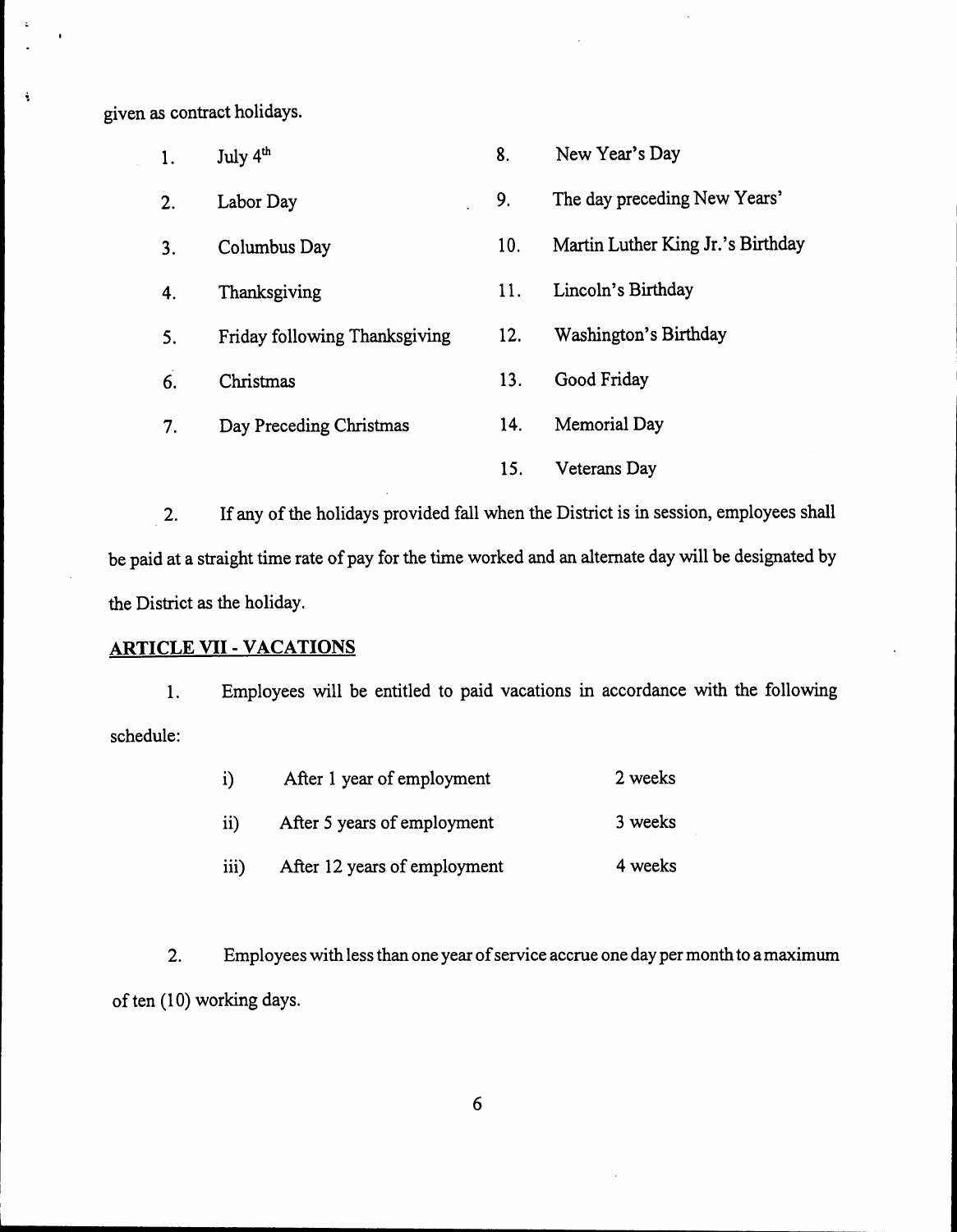3. Any employee covered by this Agreement, including part-time employees, who leaves his/her job for any reason, will be entitled to vacation accrual allowance computed on his/her length of service, as provided in the vacation schedule for employees who have been employed for more than one year, more than five years, or more than 12 years, as the case may be.

(

4. Vacation will be accrued on a pro-rated basis from July 1<sup>st</sup>, at the rate of one day per month to the maximum allowed for his/her year(s) of employment. No vacation will be paid until earned.

5. An employee may either carry-over or cash-in up to 3 vacation days at hislher per diem rate from one year to the following year.

6. At least one half of the vacation to which an employee is entitled must be taken during the summer recess. Only one full time employee may be on vacation from any building or department at one time. Choice of weeks for vacation will be determined in a building or department by seniority, provided that no employee will be denied vacation based on the above formula.

7. If a payday falls during an employee's vacation period, the employee shall have the right to request that such period be combined with and paid on the payday preceding the employees vacation. The employee must notify the payroll department of this request at least four weeks prior to the vacation period payday.

### **ARTICLE VIII - LEAVE TIME**

l(a). Employees hired prior to July 1, 1993 will be entitled to 1.33 sick leave days per month for each year beginning July 1<sup>st</sup> and ending June 30<sup>th</sup>, for a total of 16 days per year. Employees employed after July 1, 1993 will start accruing 1 day per month from the date of employment. At the completion of 3 years of service this will increase to 1.33 days per month.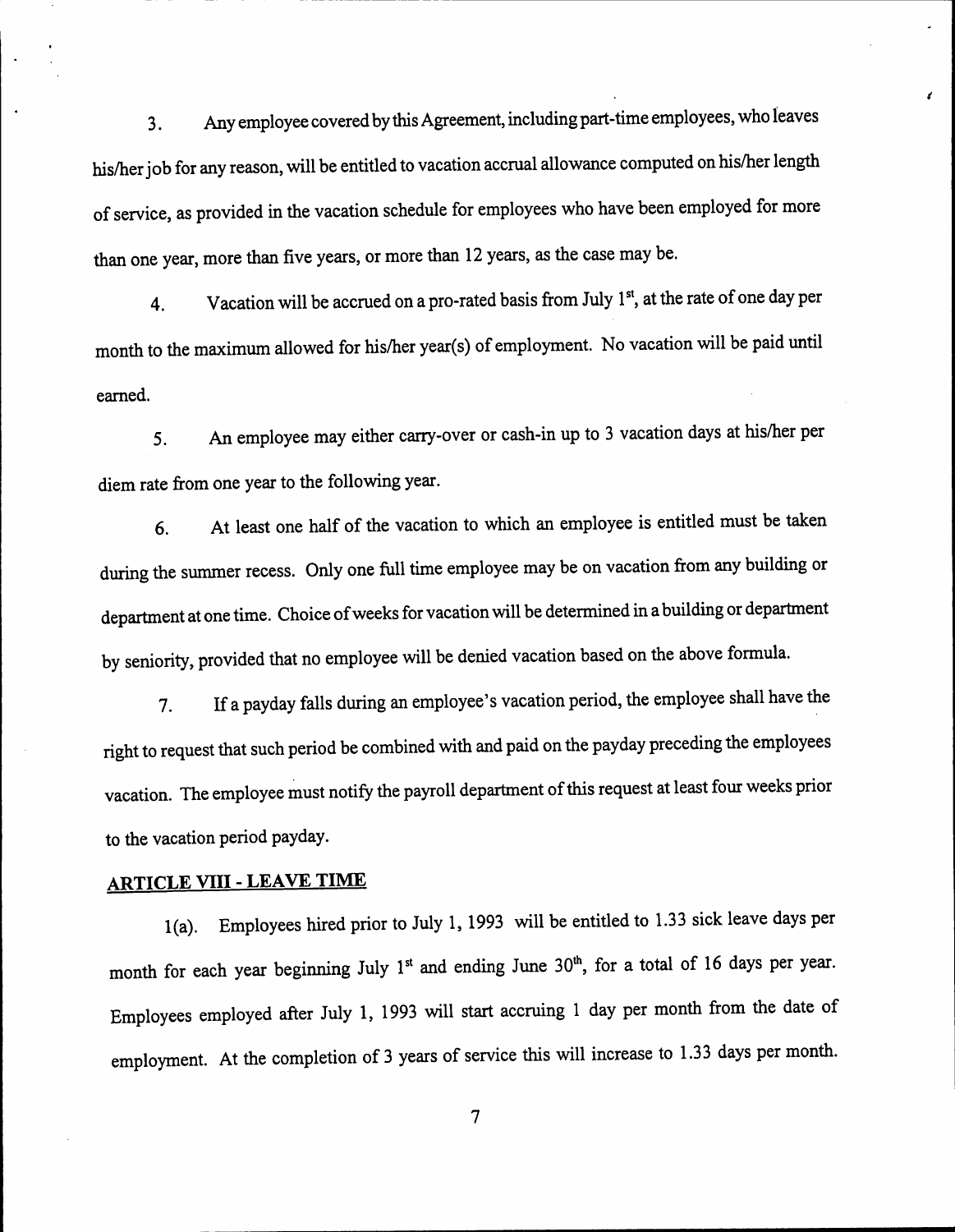Unused sick days may be accumulated to a maximum of 200 days. An employee who has accumulated greater than the maximum days will be capped.

.'

.

1(b). Unused sick leave will be paid out each year at \$71.00 per day for that portion of the annual allotment that is not used, upon written request of the employee to the Central Office not later than June  $30<sup>th</sup>$ . Bought out time will not accumulate.

2. An employee who is absent due to illness or injury must notify hislher supervisor at least two (2) hours prior to the start of the work day for which sick leave is requested, to be eligible for paid sick leave. The exception would be in case of an emergency when the earliest possible notice will be given.

3. The District will have the right to require a medical doctor's certificate as proof of illness or injury before being obligated to pay sick leave benefits to an employee, provided the employee has been out of work for three (3) consecutive days or more.

4. The District will have the right to require aphysical examination of an employee who has been on sick leave or absent due to illnesses before allowing him/her to report to work, provided that such examination will be paid by the District.

5. An attendance incentive of \$135.00 per quarter will be paid to each employee that does not accrue more than one absence. Scheduled vacations and holidays, jury duty, bereavement shall not be included in the incentive program. The employee shall request, in writing to the District's Business Office, payment of the incentive to either be included with his/her regular payroll check or by separate check. If the payment is included within the employee's regular payroll check, payment shall be made within thirty (30) days of receipt of the written request. If payment is requested by separate check, then the District shall make payment at its earliest convenience.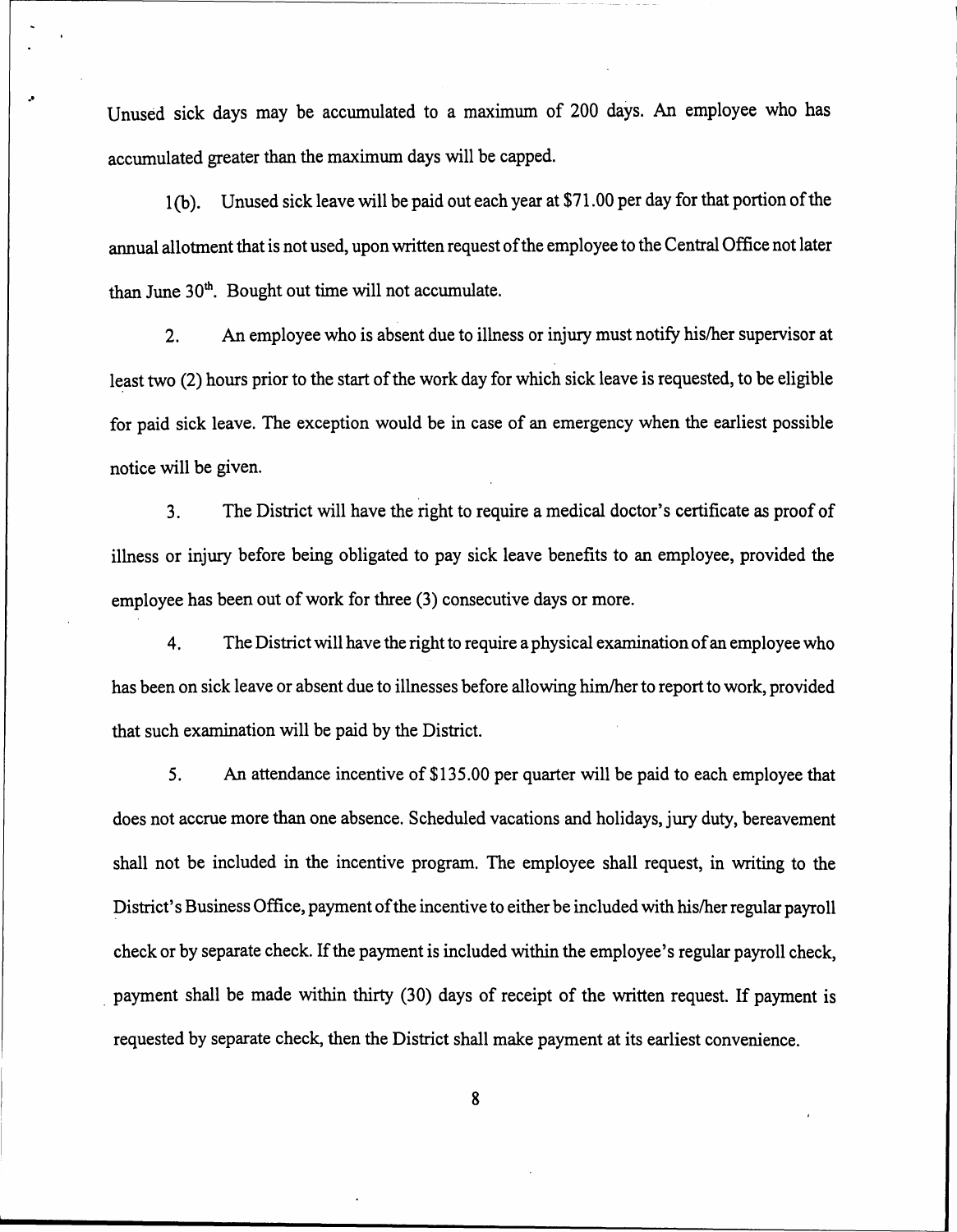6. All employees will be entitled to four (4) paid personal days each year. Unused personal days will be added to accumulated sick days at the end of the year. For first year employees, this will occur on the anniversary date of employment, and on July  $1<sup>st</sup>$  of each year thereafter. No more than two (2) consecutive personal days may be granted.

 $\overline{ }$  $\vert \hspace{.1cm} \cdot \hspace{.1cm}$ 

> 7. Personal days are not to be used as additional holidays, to pursue other gainful employment, or to conduct business that could be conducted beyond working hours. Employees requesting a personal day must submit a request on the District form, at least five working days in advance, and state the reason for the need of a personal day, except in the case of an emergency, where amaximum notice as possible shall be given. Two days may be used without reason, provided . it is submitted in timely fashion for approval by the Assistant Superintendent. Personal days may be requested in half day units or in full day units. If the employee's need for a personal day is of a sensitive nature, the employee may state this on the District Form. He/she will be contacted by the District Officer in charge of personal days for a confidential/verbal explanation.

8. Time for responding to New York State jury duty shall be allowed without loss of leave days, vacation days, or pay. The employees shall make every effort to return to school if released early in the day from jury duty. Except for New York State Jury service, the employee shall pay to the Board of Education all remuneration received for jury duty except mileage allowance. In order to qualify for regular pay under this clause, an employee must demonstrate that he/she has made an effort to schedule said duty for the summer recess period, by submitting a photocopy of either of the following:

i) His/her jury duty card indicating that his/her preferential months for jury duty are the summer months; or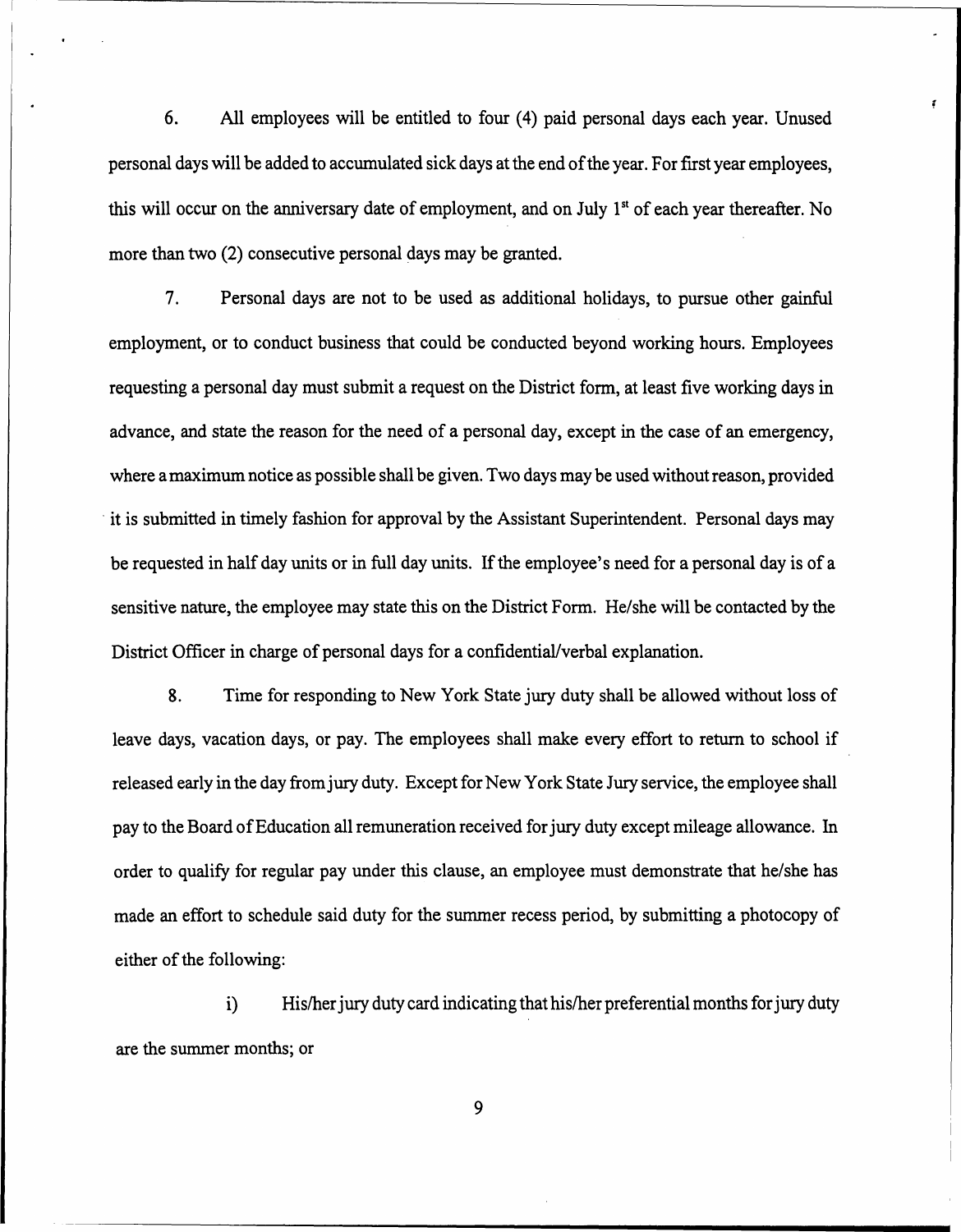ii) A timely letter to the Clerk of the Court expressing a preference for assignment in the summer months.

9. All employees will be entitled to four (4) paid working days of bereavement leave in the event of the death of a brother, sister, spouse, child, parent, mother-in-law or father-in-law, or grandparent; it is understood that the bereavement days are the four working days immediately folloWing the death.

10. All employees will be entitled to apply for extended personal leave without pay, at the discretion of the Board of Education. Personal leave will not be less than one month, nor more than two years in length, and all the employee's benefits will be preserved; if such request for extended personal leave is denied, reason for the denial will be given in writing, provided a request for such reason is submitted in writing.

11. Employees will be required to work on days when school is closed due to inclement weather. If the conditions warrant, employees of the unit will be sent home early, or told not to report. When this occurs, members of this unit will not suffer any wage diminution for the hours missed.

#### ARTICLE IX - GRIEVANCE AND ARBITRATION

.

1. All disputes and grievances concerning an expressed term or condition of this Agreement shall be submitted in writing by the employee involved to his/her supervisor for resolution, within twenty (20) calendar days of the incident.

2. If the parties are unable to resolve the dispute within twenty (20) calendar days, Local 74 shall submit a written statement describing this dispute, identifying the Article and paragraph in this Agreement that has been violated, to the Superintendent of Schools.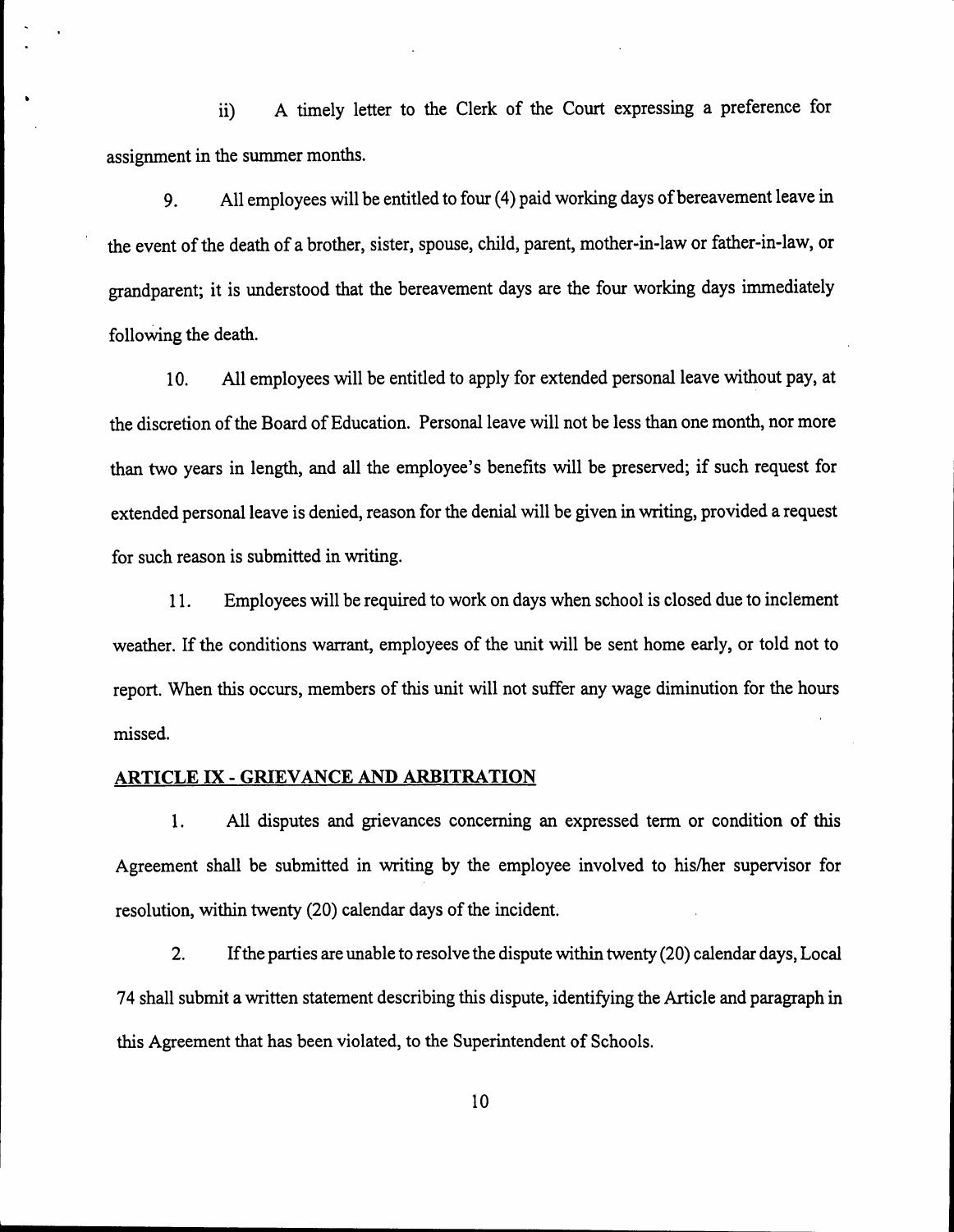3. The Superintendent of Schools shall have twenty (20) calendar days to render a decision. If the Superintendent does not resolve the dispute, either party may submit the dispute to arbitration within twenty (20) calendar days of the Superintendent's decision. Joel Douglas, Jeffrey Selchick or Jay Nadelbach shall be designated as Arbitrator. In the event that they are unable to serve, the Arbitrator shall be selected in accordance with the Voluntary Labor Arbitration Rules of the American Arbitration Association, and the cost thereof shall be borne equally by Local 74 and the District. The decision of the Arbitrator shall be final and binding.

!

4. All members shall be given the opportunity to affix his/her signature to memos or any disciplinary letters prior to them being placed in the employees' personnel file. Should the employee refuse to sign the document, a notation will be placed on the document to that effect.

### ARTICLE X - NO STRIKES OR LOCKOUTS

1. Local 74 agrees and stipulates that there will be no strike, slowdown, mass resignation, refusal to work, or any other act which constitutes a complete or partial work stoppage, or which disrupts the work process of the District in any way on the part of one or more employees or on the part of Loca! 74 or its representative, during the life of this Agreement.

2. The District agrees that it will not lock out the employees during the life of this Agreement.

# ARTICLE XI - SAFETY COMMITTEE

1. The Union shall be permitted to appoint one unit member to serve on the District's Safety Committee.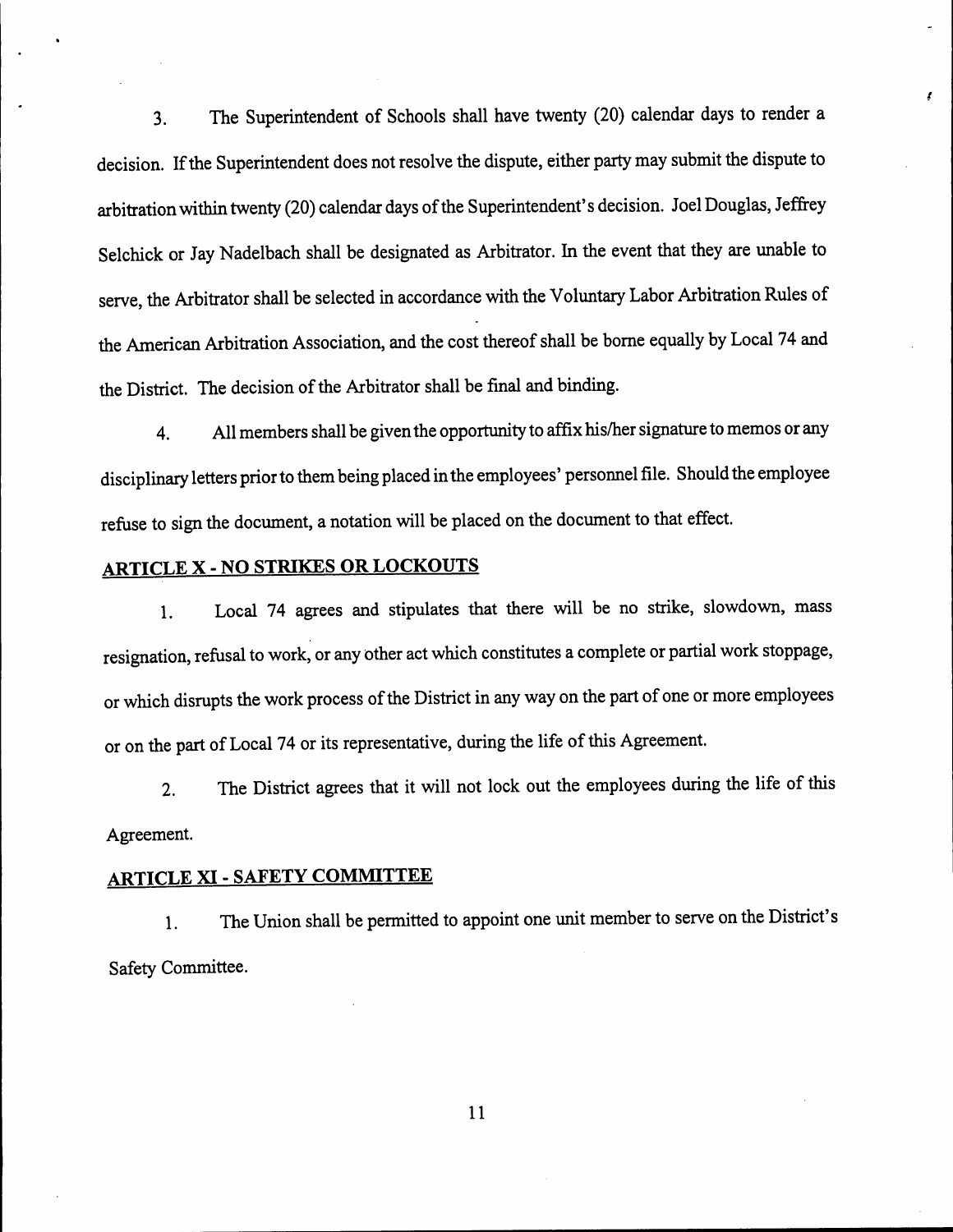### ARTICLE XII -BENEFITS

~

1. The District will make contributions to the Local 74 Welfare Fund in accordance with 'Schedule B' for each employee covered by this Agreement. Contributions will be submitted to the Welfare Fund on or before the tenth of each month during the life of this Agreement.

2. The District will comply with all requirements of the New York State Employee's Retirement System. In addition, the District will adopt Plan 41J of the retirement plan effective July 1, 1989.

3. Each employee will be provided with a personal locker. Said locker shall be as close to the employee's work station as possible.

4. Clothing Allowance and Uniform

(a) A joint committee of three District representatives and three Union representatives shall meet for the purpose of approving the uniform.

(b) Employees hired after the start of the fiscal year shall be provided with three (3) shirts and three (3) pants through June  $30<sup>th</sup>$  of the employee's first year of employment and shall not be eligible for the clothing allowance. The employee shall be eligible for the clothing allowance in the fiscal year following the commencement of employment.

(c) A clothing allowance for each employee will be paid at the rate of one hundred ninety dollars (\$190.00). A committee shall be created by the unit to identify the style of the uniforms. Once suppliers are designated, uniforms shall be paid on a quartermaster system through the District office. The District shall pass on to the employees all discounts received in purchasing power. I.D. patches shall by supplied by the District. A clothing allowance will be issued on or about August  $10<sup>th</sup>$  of each year. Employees are to wear the prescribed uniform each day, at all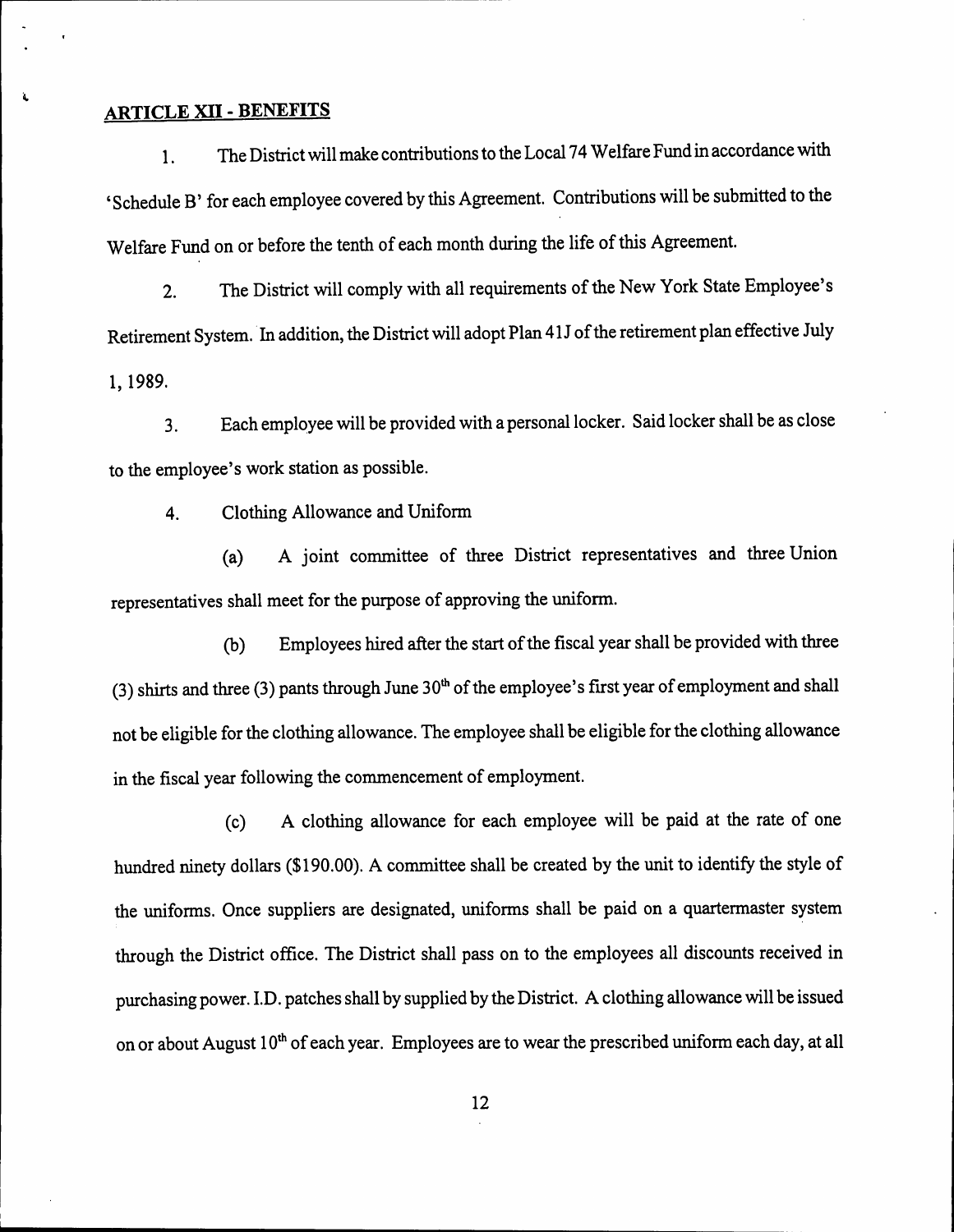times.

#### ARTICLE XIII - WAGES

1. Salary schedules for custodial and maintenance employees which are attached as Schedule "A," reflect a 3.75% salary increase effective July 1,2002; a 4% increase effective July 1, 2003; and a 4% increase effective July 1, 2004.

Ł

2. Employees will be paid on or about the  $10^{th}$  and  $25^{th}$  of each month.

3. Any employee assigned to perform work of a higher classification for more than five consecutive days will be paid at the "Schedule A" rate of pay for that classification retroactive to the first day of the assignment.

4. Employees may purchase disability insurance at their own expense. The District will forward the unit's money to the insurance company.

5. The District courier shall receive an annual stipend of \$320, which shall be noncumulative and payment shall be divided over twenty-four (24) pay checks.

#### ARTICLE XIV - LEGISLATIVE ACTION

It is agreed by and between the parties, that any provisions of this Agreement requiring legislative action to permit its implementation by amendment of law or by providing the additional funds therefore, shall not become effective until the appropriate legislative body has given approval.

#### ARTICLE XV - SAVINGS CLAUSE

If any provisions of this Agreement shall be held illegal or of no legal effect, it shall be deemed null and void without affecting the obligations of the balance of this Agreement.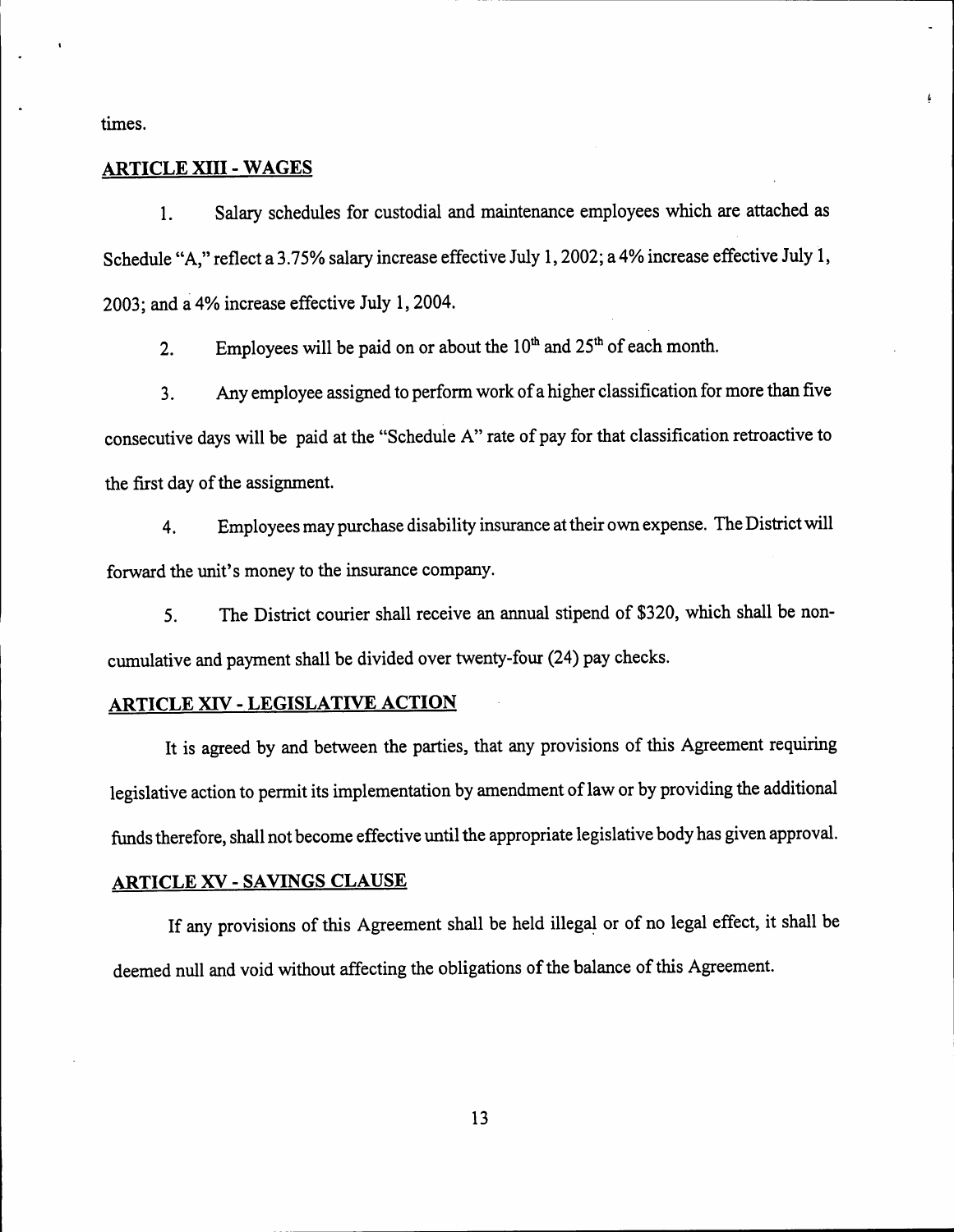### ARTICLE XVI -DURATION

\

This Agreement will be effective for three (3) years, from July 1,2002 to June 30, 2005.

LOCAL UNION 74 OF THE SERVICE EMPLOYEES INTERNATIONAL UNION AFL-CIO

By: んてん しゅうしゅう しゅうしゅう  $\theta$  -Date

# PINE BUSH CENTRAL SCHOOL DISTRICT

 $By:$  Kase Main.

Date: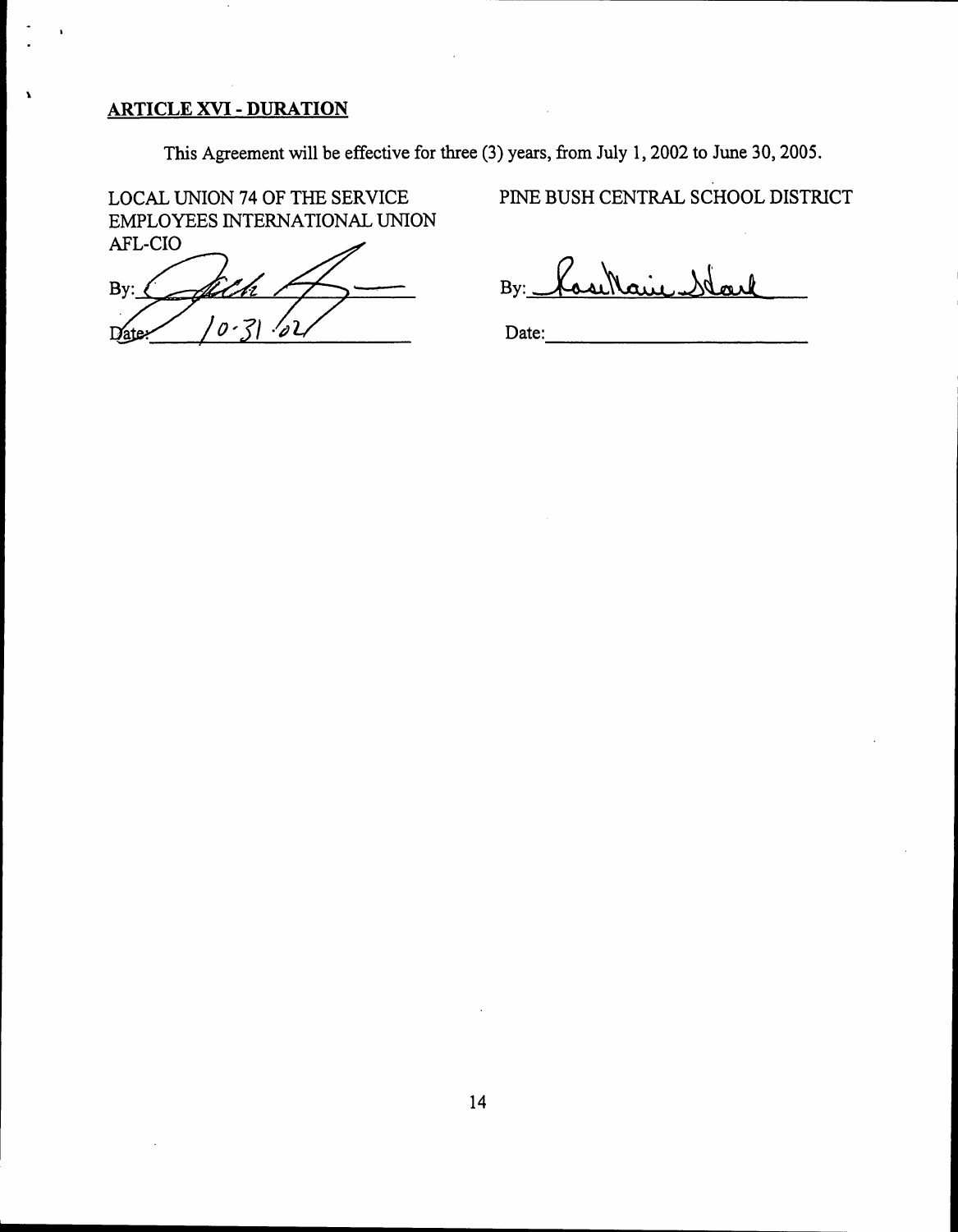### SCHEDULE "A" WAGES

 $\mathbf{r}$ 

1. Employees will be paid in accordance with the following:

. ,

|                         | Per Annum      | Per Annum      | Per Annum      |
|-------------------------|----------------|----------------|----------------|
|                         | As of 7/1/2002 | As of 7/1/2003 | As of 7/1/2004 |
| <b>CUSTODIAN</b>        | \$36,237       | \$37,686       | \$39,194       |
| MAINTENANCE WORKER      | \$34,535       | \$35,917       | \$37,353       |
| <b>CUSTODIAN WORKER</b> | \$33,535       | \$34,877       | \$36,272       |
| <b>HEAD CUSTODIAN</b>   | \$38,048       | \$39,570       | \$41,153       |

2. Employees hired after June 10, 1997 but prior to November 6, 1999, shall be paid in accordance with the following salary schedule:

Employees hired on or after November 6, 1999 shall be paid in accordance with the following salary schedule: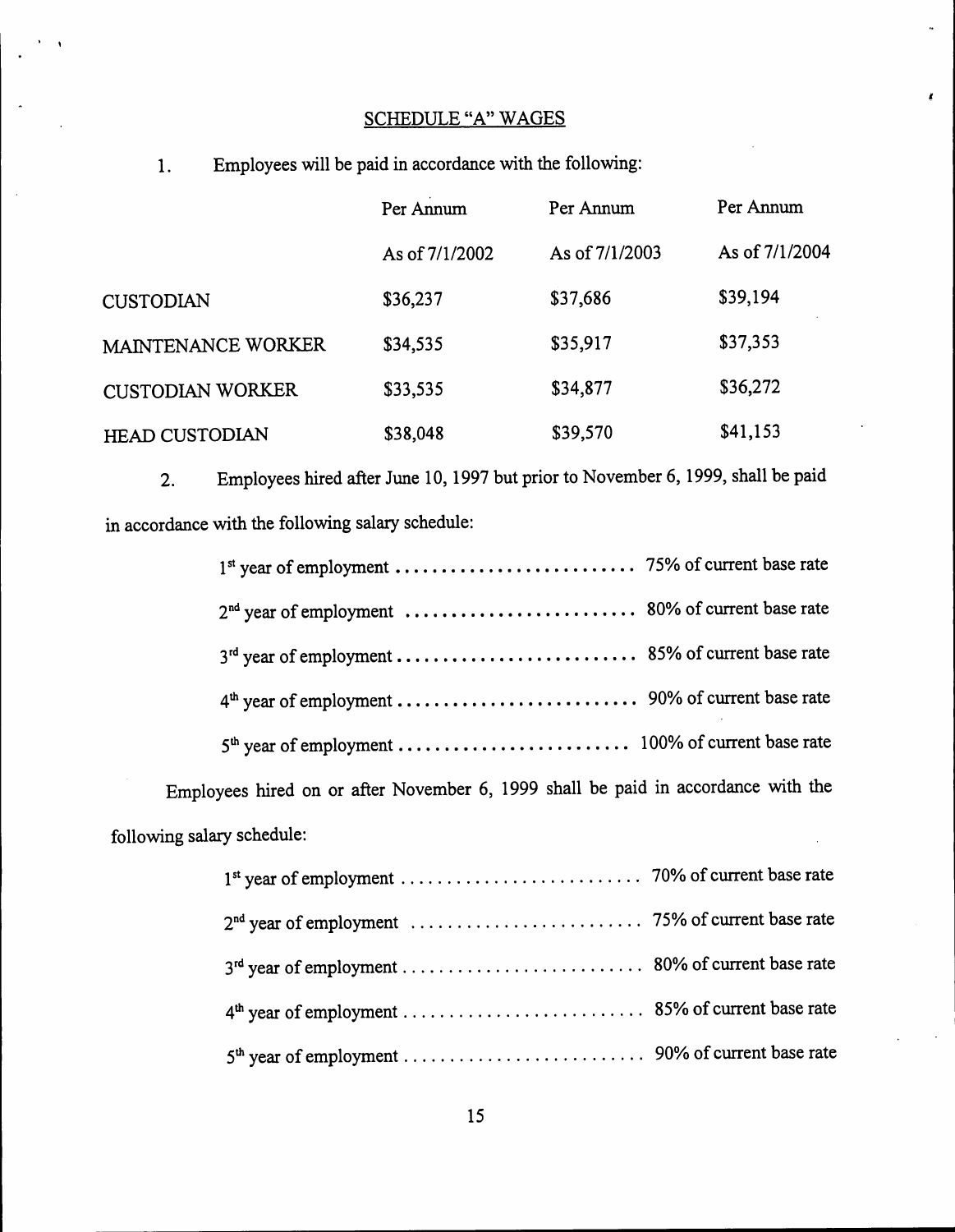" 6thyear of employment. . . . . . . . . . . . . . . . . . . . . . . . .. 95% of current base rate 7thyear of employment. . . . . . . . . . . . . . . . . . . . . . . .. 100% of current base rate

3. Employees who have completed a probationary period with the District and who are promoted to a higher paying classification, shall receive the wages for the higher-paying classification immediately upon appointment.

 $\ddot{\phantom{0}}$ .

~

4. It is understood, however, that any new appointee hired as custodian shall be paid the wage rate for maintenance worker for the first three months of employment.

5. Custodians are not required to check their buildings on weekends or holidays.

6. All building custodians in charge of buildings employing eight or more custodians other than themselves, shall receive a 5% differential.

7. The pool operator shall receive an annual stipend of \$800.00.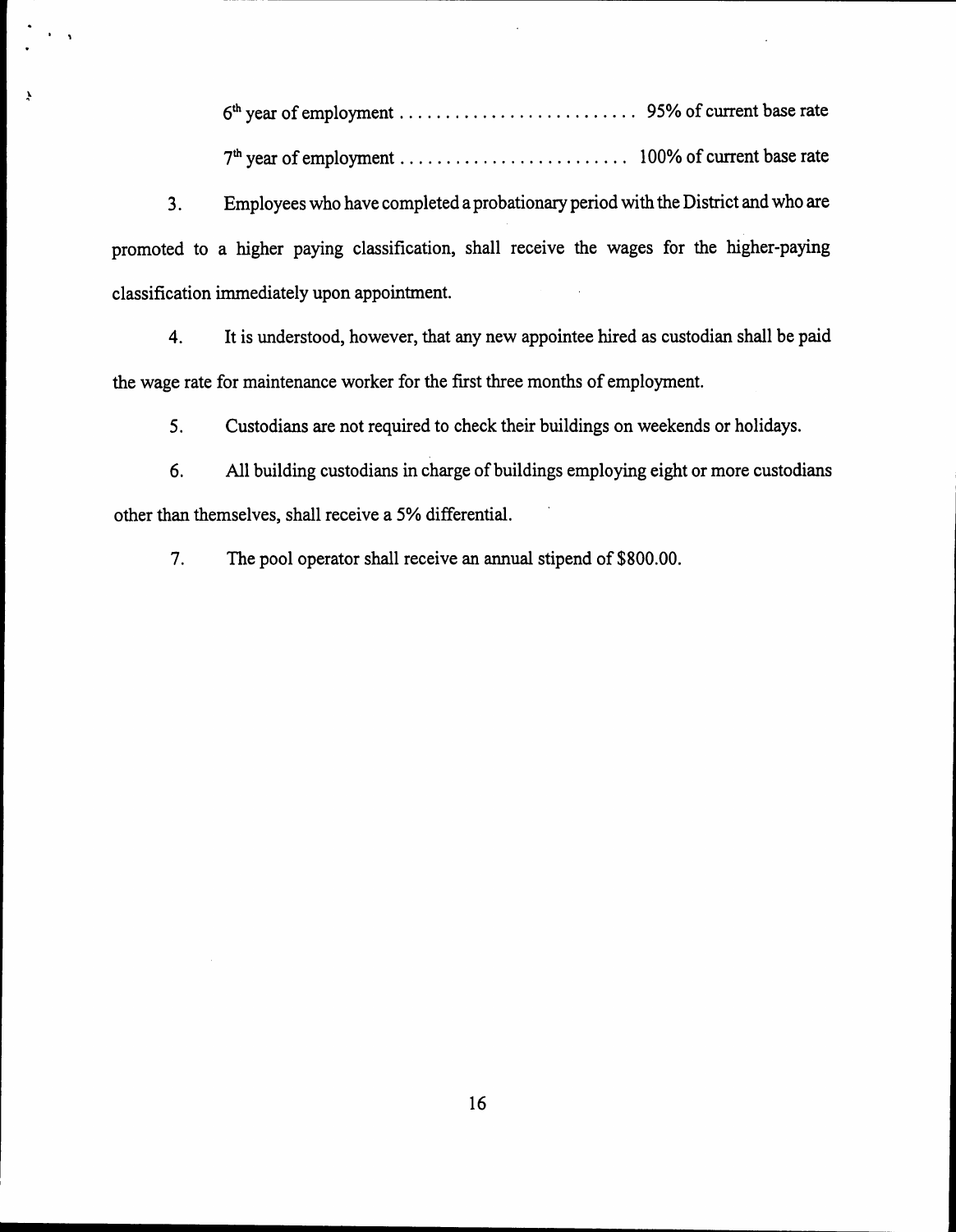#### SCHEDULE "B" BENEFITS

 $\bullet$ 

I I .  $\ddot{\phantom{a}}$ 

1. The District will contribute to the Welfare Fund of the S.E.LD. Local 74, for medical insurance as follows:

i) Effective July 1, 2002, the District's contribution to the Local 74 Welfare Fund shall be \$1.80 per hour; Effective July 1, 2003, the District's contribution to the Local 74 Welfare Fund shall be increased to. \$1.85 per hour; Effective July 1, 2004, the District's contribution to the Local 74 Welfare Fund shall be increased to \$1.90 per hour.

2. Effective July 1, 2000, the District shall pay one-half  $(\frac{1}{2})$  of the amount that it contributes to the Local 74 Welfare Fund on behalf of active employees for any unit member, with at least twenty-five (25) years of service, who retires from the District in accordance with the requirements of the Employees Reitrement System ("ERS").

In order to be eligible for this contribution, the employee must be collecting his/her ERS pension and be covered in retirement under the health insurance plan through the Local 74 Welfare Fund. The District may require proof that the retiree is covered under the health insurance plan through the Local 74 Welfare Fund. Failure to provide proof of enrollment within 30 days of the written request being made shall result in the District's withholding the contribution. The parties agree to discuss the method of payment and termination of coverage for nonpayment.

3. The District will contribute to the Legal Fund of the S.E.LD. Local 74 as follows:

i) Eleven cents (\$.11) per hour, per employee.